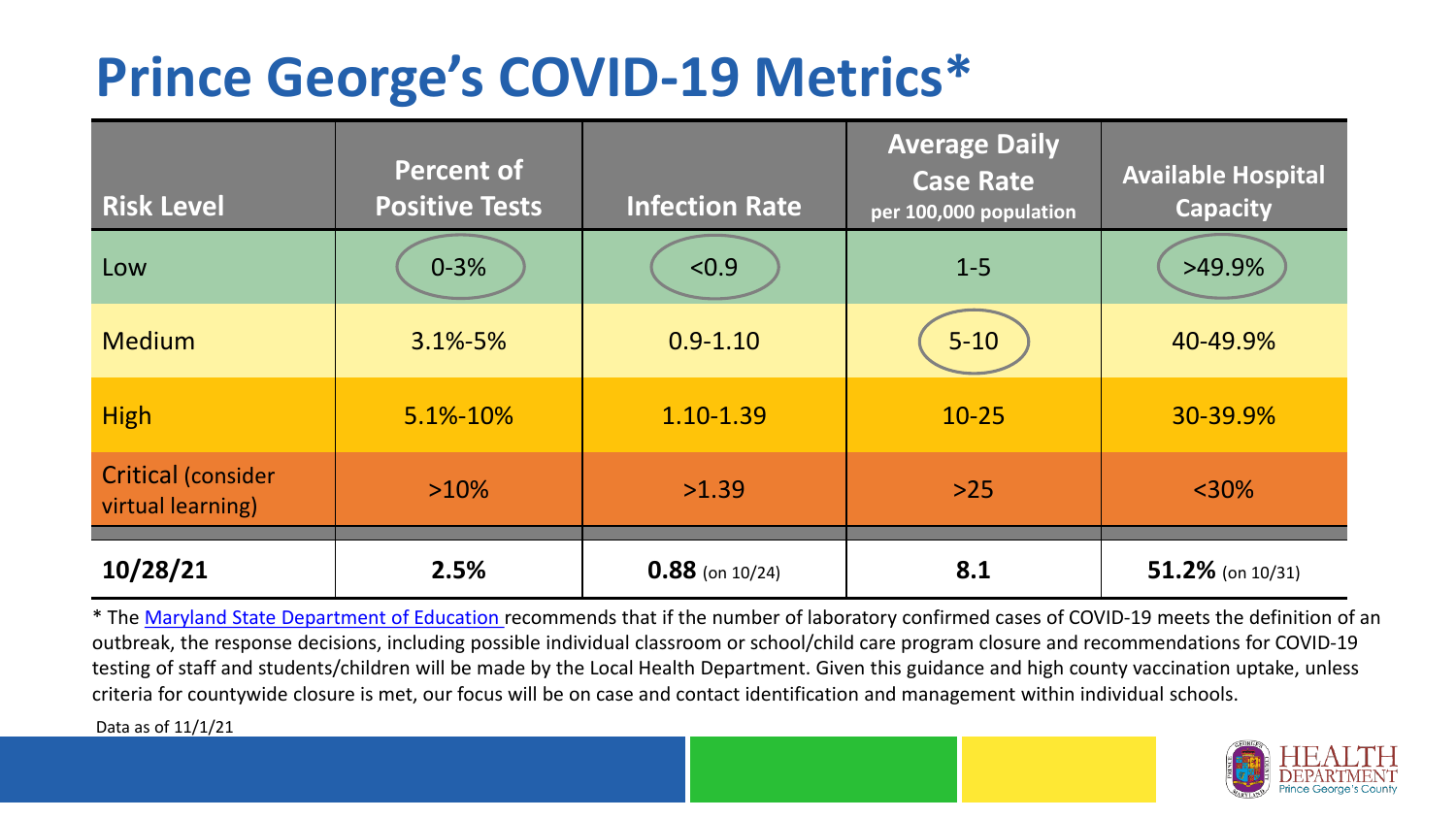# **COVID-19 Community Transmission and Vaccination**

Per the [CDC updated guidance for COVID-19 Prevention in K-12 Schools,](https://www.cdc.gov/coronavirus/2019-ncov/community/schools-childcare/k-12-guidance.html) vaccination is considered the leading prevention strategy for those who are eligible, and **Prince George's County exceeds the percentage of U.S. vaccinations for ages 12 and above**. The CDC also emphasizes using multiple prevention strategies together consistently, included universal indoor masking, as needed based on the level of community transmission and vaccine coverage.



\*County-specific data as of 11/1/21; all other data accessed on 11/1/21 at:<https://covid.cdc.gov/covid-data-tracker>

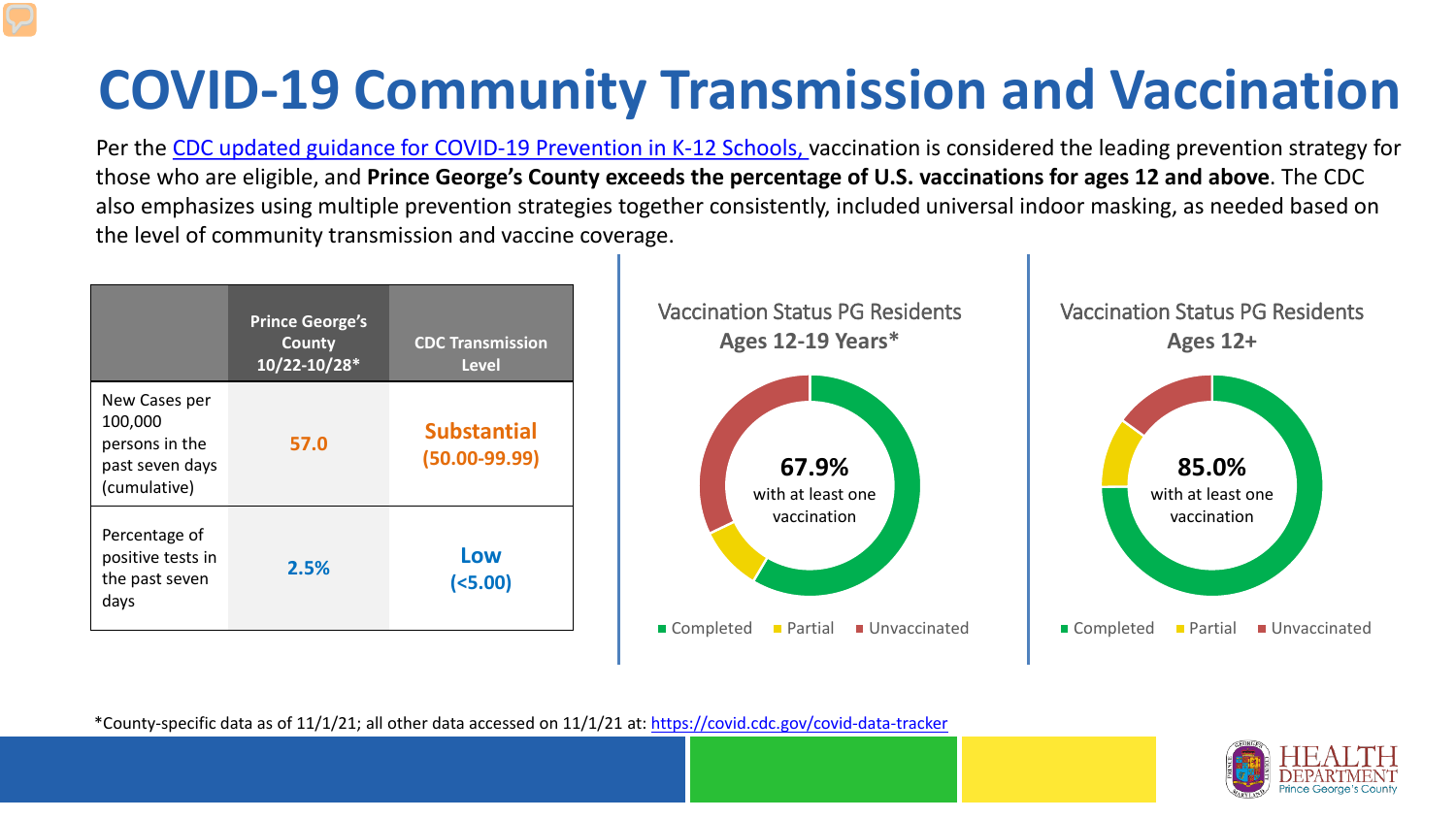### **Testing: Percent Positive** (past 7 days by test date)

The percent of tests returning as positive for county residents was 2.5% in the middle of last week. We have stayed below 3% for over two weeks.

3.5% 3.5% 3.4%  $3.3\%$  3.2% 3.2% 3.2% 3.1% 3.0%  $3.1\%$  3.2% 3.1% 2.9% 2.9% 2.8% 2.8% 2.7% 2.6% 2.5% 2.5% 2.3% 2.3% 2.3% 2.2% 2.3% 2.3% 2.3% 2.5% 0.0% 1.0% 2.0% 3.0% 4.0% 5.0% 30-Sep 1-Oct 2-Oct 3-Oct 4-Oct 5-Oct 6-Oct 7-Oct 8-Oct 9-Oct 10-Oct 11-Oct 12-Oct 13-Oct 14-Oct 15-Oct 16-Oct 17-Oct 18-Oct 19-Oct 20-Oct 21-Oct 22-Oct 23-Oct 24-Oct 25-Oct 26-Oct 27-Oct 28-Oct

**Percent of Positive COVID-19 Tests by Date Collected** (as of 10/11/21)

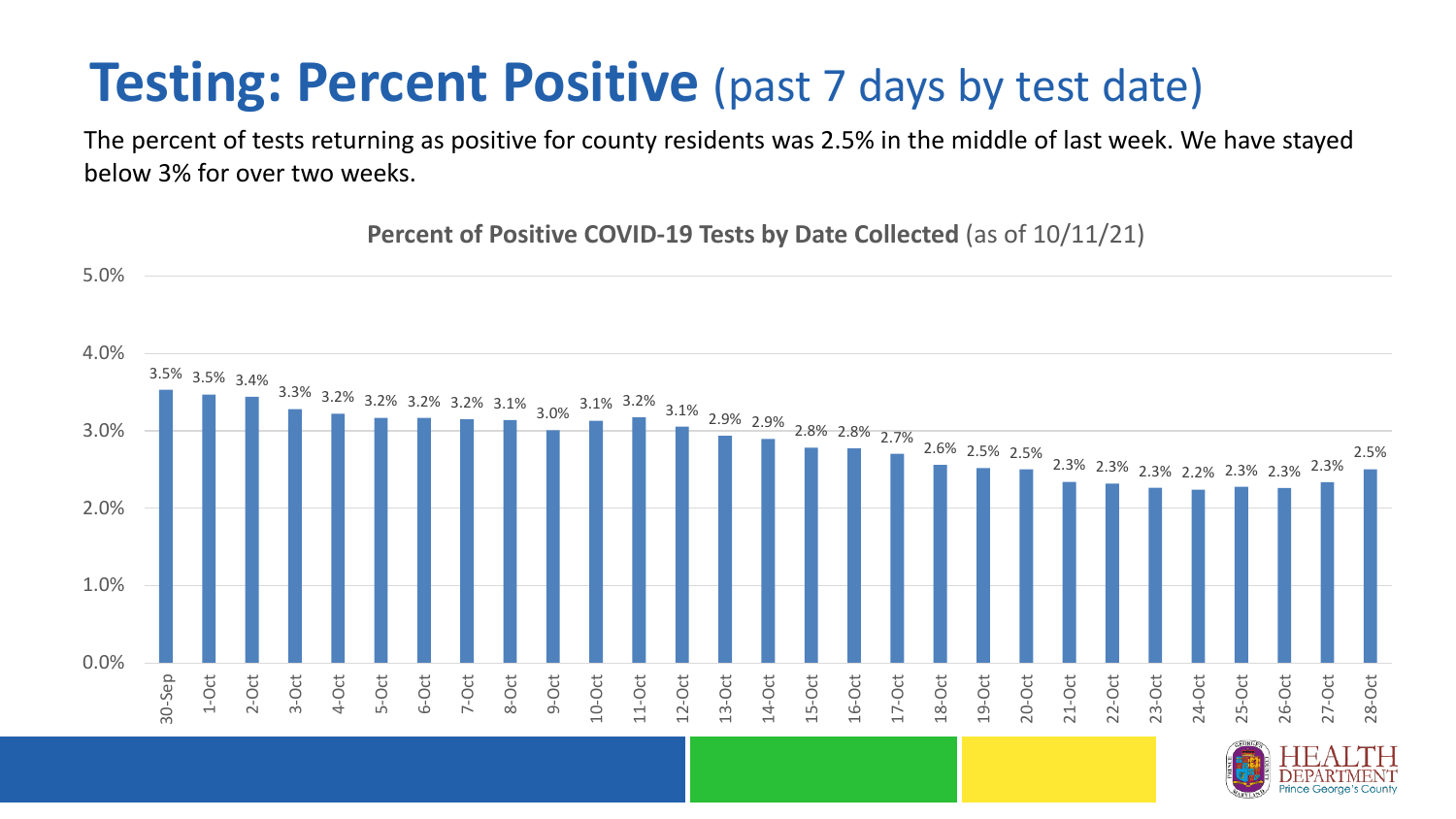## **Infection Rate for Prince George's County**



#### **Estimated by CovidActNow.org**

Accessed 11/1/2021. Each data point is a 14-day weighted average. Presented as the most recent seven days of data as a dashed line, as data is often revised by states several days after reporting.

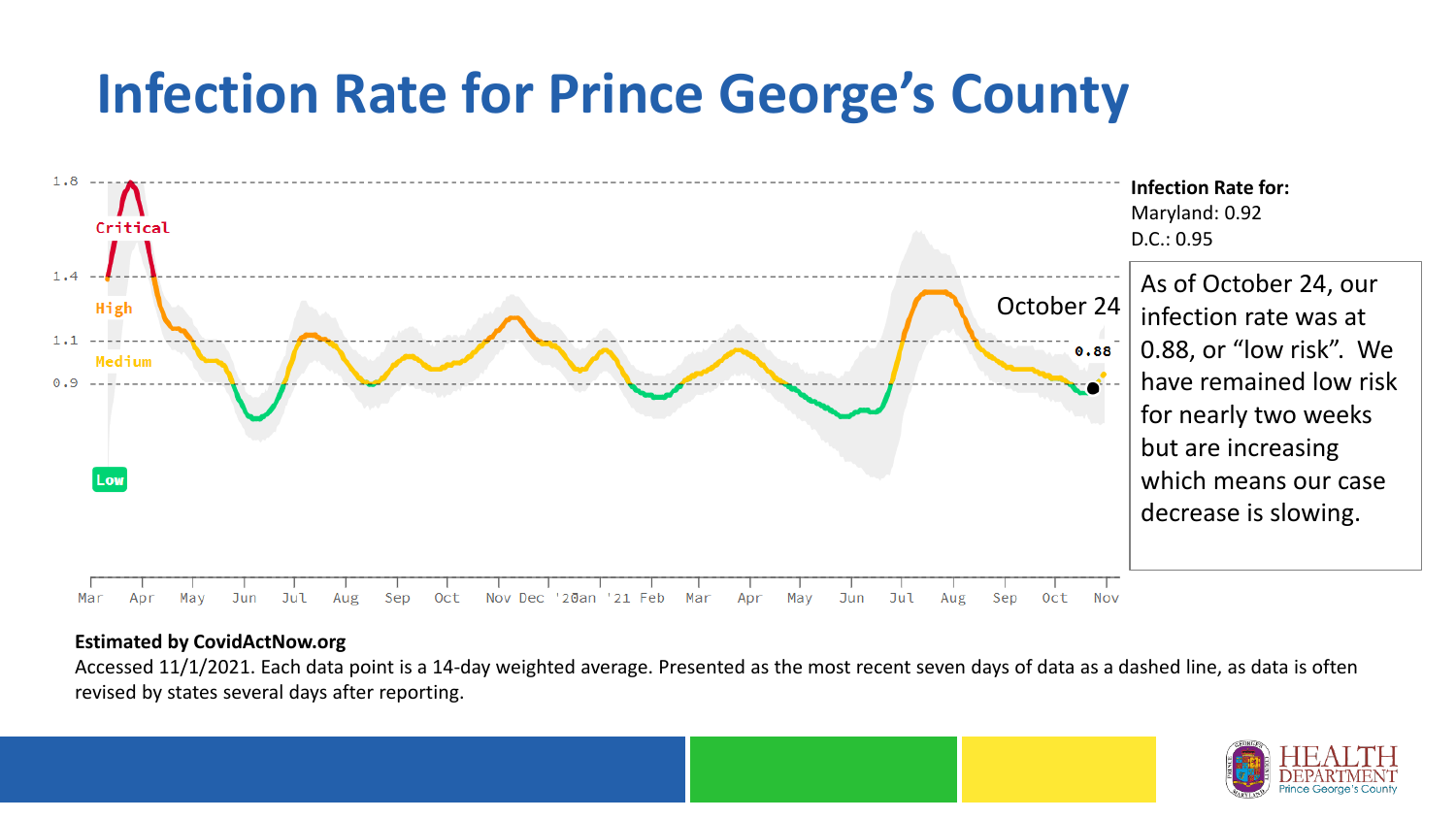### **Average Daily Case Rate** (7-day Average by test date)

**The daily case rate in the middle of last week was 8.1 new cases per 100,000 resident.** We have remained at "medium risk" for two weeks.



**Average New COVID-19 Cases Per Day Per 100,000 Residents**

Data as of 11/1/21